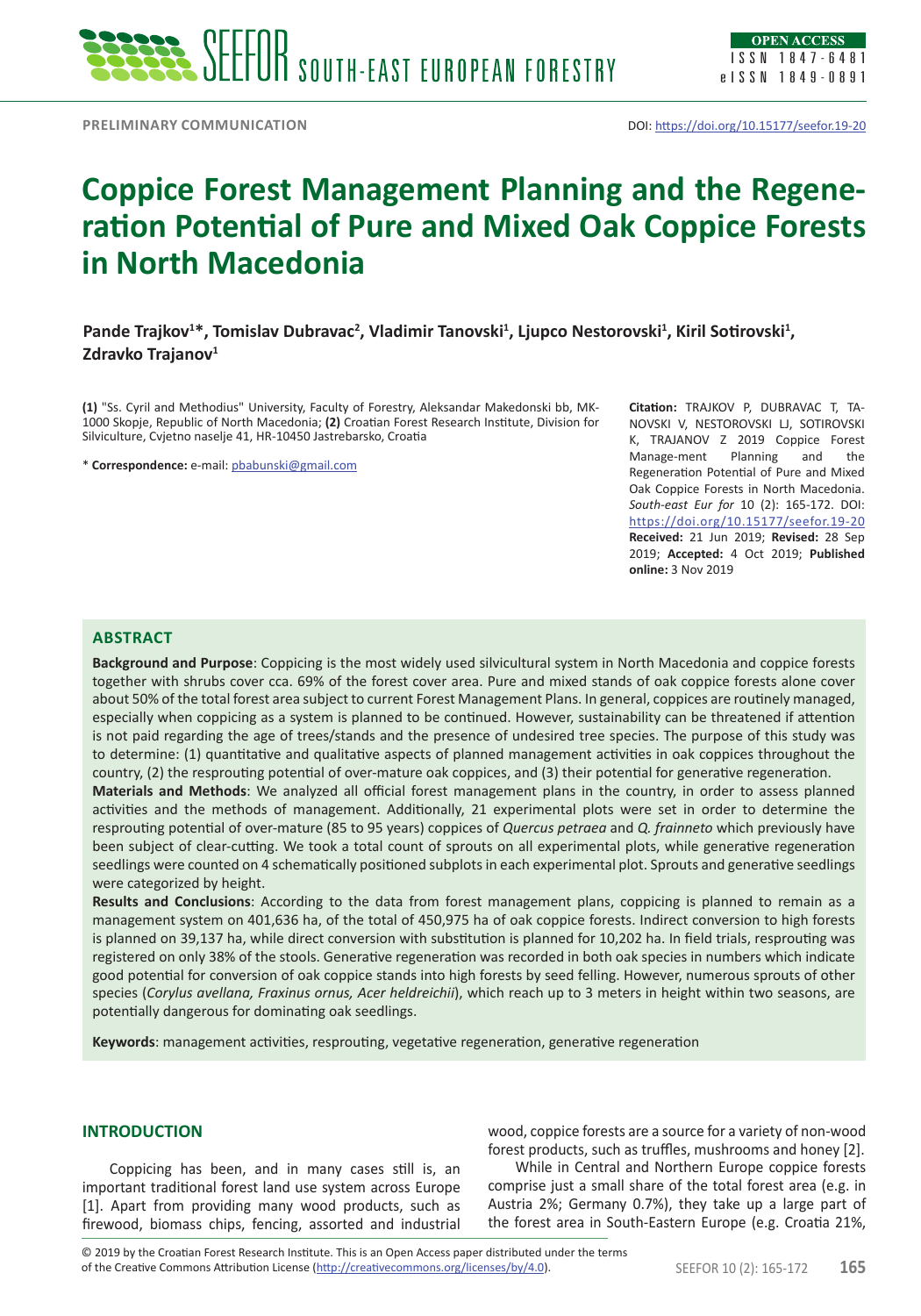Albania 43%, Bulgaria and France 47%, North Macedonia 59% (without shrubs), Serbia and Greece 65% each) [3- 6]. Both high diversity of site conditions and vegetation patterns in South-Eastern Europe, accompanied by diverse socio-cultural backgrounds of countries, have induced an abundance of diverse coppice stands and a variety of management practices [5].

In historical regards, the most important common characteristics in the establishment of coppicing as a practice were the absence of any silvicultural activities in the early ages and very weak and inadequate silvicultural treatments in the later stages [5, 7, 8].

Coppicing as a practice has been and still is usually performed by the method of annual coupes by area, and regeneration is achieved by stool shoots or suckers. In most tree species, stools of large sizes do not coppice strongly, hence for the production of stool shoots it is usually necessary to fell trees at an age of not above than 40 years [9]. The rotation usually varies from 10 to 30, or even up to 40 years, depending on the region, tree species and market demands [3, 10].

In North Macedonia (at the time People's Republic of Macedonia) after World War II, coppice forests occupied 648,000 ha, which was cca. 75% of the total forest covered area. Of these, 286,000 ha were regular coppice forests, 131,000 ha were overused forests and 231,000 ha were shrubs  $[11]$ . In the second half of the  $20<sup>th</sup>$  century, as a result of the fast development of the wood industry and of the fear of deficiency of technical wood, the attention of both researchers and practitioners was focused on the transformation of coppice forests into high forests [11-19]. One of the results of their efforts is the "Long-term Program for development of forestry in SR Macedonia for the period 1971-1990". Within this Program coppice forests are classified into regular coppice forests, occupying 250,700 ha, and degraded coppice forests, occupying 379,000 ha, of which shrubs occupy 155,500 ha and pollarded and shredded forests 27,200 ha.

Within this Program, regular coppice forests are classified into three categories: i) coppice forests which will continue to be managed as such, ii) coppice forests on rich sites, planned for conversion into high forests by the method of indirect conversion, and iii) coppice forests planned for direct conversion by the method of substitution of tree species.

Degraded coppice forests are further classified as degraded and highly degraded, and for them resurrective cutting and direct conversion are planned, respectively.

For the period of validity of the Program, indirect conversion was planned for all categories and tree species of coppice forests on an area of 150,000 ha, in two time points, set apart by 10 (8-12) years, while direct conversion was planned for an area of 92,000 ha.

During the  $20<sup>th</sup>$  century, a strategic concept related to coppice forests in Europe was their transformation into high forests, and in some countries this concept continues at present [6, 21]. Their transformation is managed by means of direct and indirect conversion. It should be noted here that there is ambiguity regarding the definition of the terms direct and indirect conversion, especially in European academic literature. In some Balkan countries (especially ex-Yugoslavia), the term indirect conversion refers to the transformation of coppice forest stands with a sufficient number of good quality trees, evenly distributed throughout the stand, which will provide seeding and conversion of coppices into high forests by natural means [8, 22]. This same procedure of transformation of coppice forests into high forest stands is defined by some authors as direct conversion: "The method of direct conversion includes (i) conversion by ageing….where the simple coppice is no longer cut so that stands reach a maturity in which they are able to regenerate naturally by seed" [23]. In this paper, the meaning of terms (direct and indirect conversion) is according to the definitions used in Balkan countries (in particular ex-Yugoslavia).

The total forest covered area in North Macedonia in 2017 was 1,001,489 ha (Statistical Yearbook 2018). Forest management planning in the country is realized through FMPs, FMPr and by instructions for management of smallscale private forests (Forest Law 2009).

However, even 30 years after the expiration of the Program, no analyses were derived from the extent, quality and success of the undertaken activities. This fact was our main motive to collect and analyze data from the current FMPs for the planned means, methods and activities in coppice oak forests, as well as to analyze results in situ within areas managed as coppices. Our main task was to generate data which would clarify the regenerative potential of over-aged coppice oak forests, and eventually shed light on the capacity for vegetative or generative regeneration.

# **MATERIAL AND METHODS**

### **Planned Management Activities**

Planning and management of forests in North Macedonia is based on Forest Management Plans (FMPs) which are made for areas larger of 30 ha, and Forest Management Programs (FMPr) for forests between 10 and 30 ha. Forests up to 10 ha are managed by instructions issued by the Ministry of Agriculture, Forestry and Water Economy of RNM for managing small scale private forests (Forest Law, 2009).

In the process of forest management planning, the level at which sustainability is provided (guaranteed), i.e. wood production or yield sustainability, is the management class (MC), which is defined as a sum of areas of stands which will be managed in the same manner in the future. The MCs are defined with the Rulebook for the content of FMP. Depending on site and stand quality, some MCs are further divided into subclasses.

Accordingly, coppice oak forests are grouped into 2 MCs - coppice *Q. petraea* forests designated as MC 'M' and coppice forests of other oak species (*Q. conferta*, *Q. cerris*, *Q. macedonica*, *Q. pubescens*) designated as MC executive class 'L'. Depending on the site and stand quality, coppice *Q. petraea* forests (class 'M') are further divided into 4 subclasses (M1-M4).

In order to assess the planned activities and the methods of management, we analyzed all 197 official forest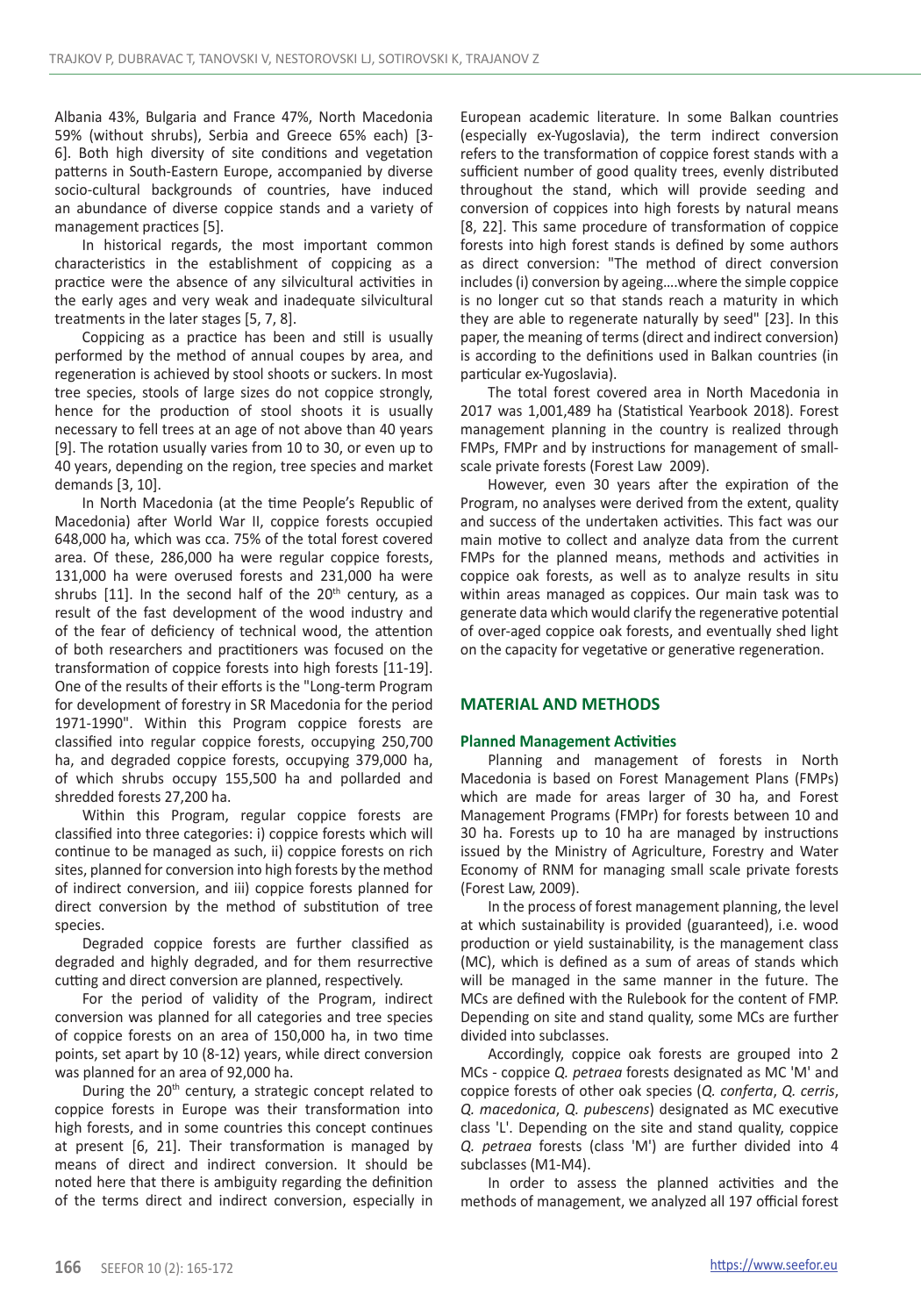management plans in the country. Planned activities were grouped by MCs (subclasses) and the type of activity.

# **Regeneration Potential**

We set 21 circular experimental plots (EPs) in order to determine the regeneration potential of over-mature oak coppice stands, in which clear-cut has been previously performed. We located the EPs in 2 locations in North Macedonia. One was in the western part of the country near the city of Kichevo, on over-mature *Q. petraea* coppice forest stands (QPCF) in the management unit (MU) "Ljuben – Srbjani", while the other was in the eastern part of the country near the city of Berovo, on over-mature *Quercus frainetto* coppice forest (QFCF) stands in MU "Goten – Shiroki Dol".

EPs each had a radius of 5.64 meters, i.e. an area of 100  $m<sup>2</sup>$ , and were grouped into clusters of three, whereof they were positioned on the vertices of an equilateral triangle with side length of 50 meters (Figure 1). Clusters were randomly located in each stand.

During 2015 and 2017, a count was made of all sprouting and dead stools in each EP. On each sprouting stool all sprouts were counted and categorized in 6 classes based on height (up to 30 cm; 31-60 cm; 61-130 cm; 131-200 cm; 201-250 cm, and 251-300 cm).

Four subplots with a radius of 1 m were set in each EP; the first subplot was positioned in the center of the EP, while the remaining 3 subplots were positioned at a distance of 3 m in relation to the center of the first one, at azimuths of 120°, 240° and 360°. In each subplot, all individuals of generative origin were counted, and their heights were registered. Individuals were categorized in the same 6 classes based on height, as described previously for the sprouts.

At MU "Ljuben-Srbjani" in QPCF stands, a total of 12 EPs were set in four clusters, i.e. two clusters in each of the departments 4а and 61а. According to the FMP, in department 4a a clear-cut was performed two vegetation periods prior to our assessments. At the time of cutting, the stand was aged

85 years, mean diameter of breast height  $(d_g)$  was 18 cm, mean height ( $h_{g}$ ) 16 m, and there were 532 trees per hectare. In department 61а, a clear-cut was performed one vegetation period prior to our assessments when the stand was aged 87, mean diameter of breast height  $(d_g)$  was 22 cm, mean height  $(h_g)$  17 m, and there were 706 trees per hectare.

At MU "Goten-Shiroki Dol" in QFCF stands, a total of 9 experimental plots were set in three clusters, of which two clusters in department 5а and one cluster in department 54а. At department 5a a clear-cut was performed five vegetation years prior to our assessments when the stand was aged 95 years (d<sub>13</sub>=23 cm, h<sub>11</sub>=17 m, N=532). At department 54a, a clear-cut was performed one vegetation year prior to our assessments when the stand was aged 92 years  $(d_{1,3}=22 \text{ cm})$ ,  $h = 15 m$ , N=747).

# **RESULTS**

### **Planned Activities**

According to our analyses, the total forest cover area which is subject to current FMPs for the entire country is 888,649 ha (state 2017). Of these, *Q. petraea* coppice forests (QPCF) are classified as management class 'M' and cover an area of 163,036 ha. For QPCF, at the class level, simple coppicing (coppice system & resurrection) is planned to continue on an area of 114,447 ha. On the other hand, the transformation of coppice stands to high forests is planned for 16,409 ha through indirect conversion, while for 3,749 ha through direct conversion with substitution. For 28,432 ha QPCF objectives are not defined, and the often-used term in these cases is "stands at rest" (Table 1). This term is usually applied for low productive oak coppice stands or small areas at the management class level which have been recently coppiced. For those types of stands even the aim of management is not defined, and they are just categorized as management class/subclass in a specific Forest Management Unit (FMU).



**FIGURE 1.** Cluster of the experimental plots.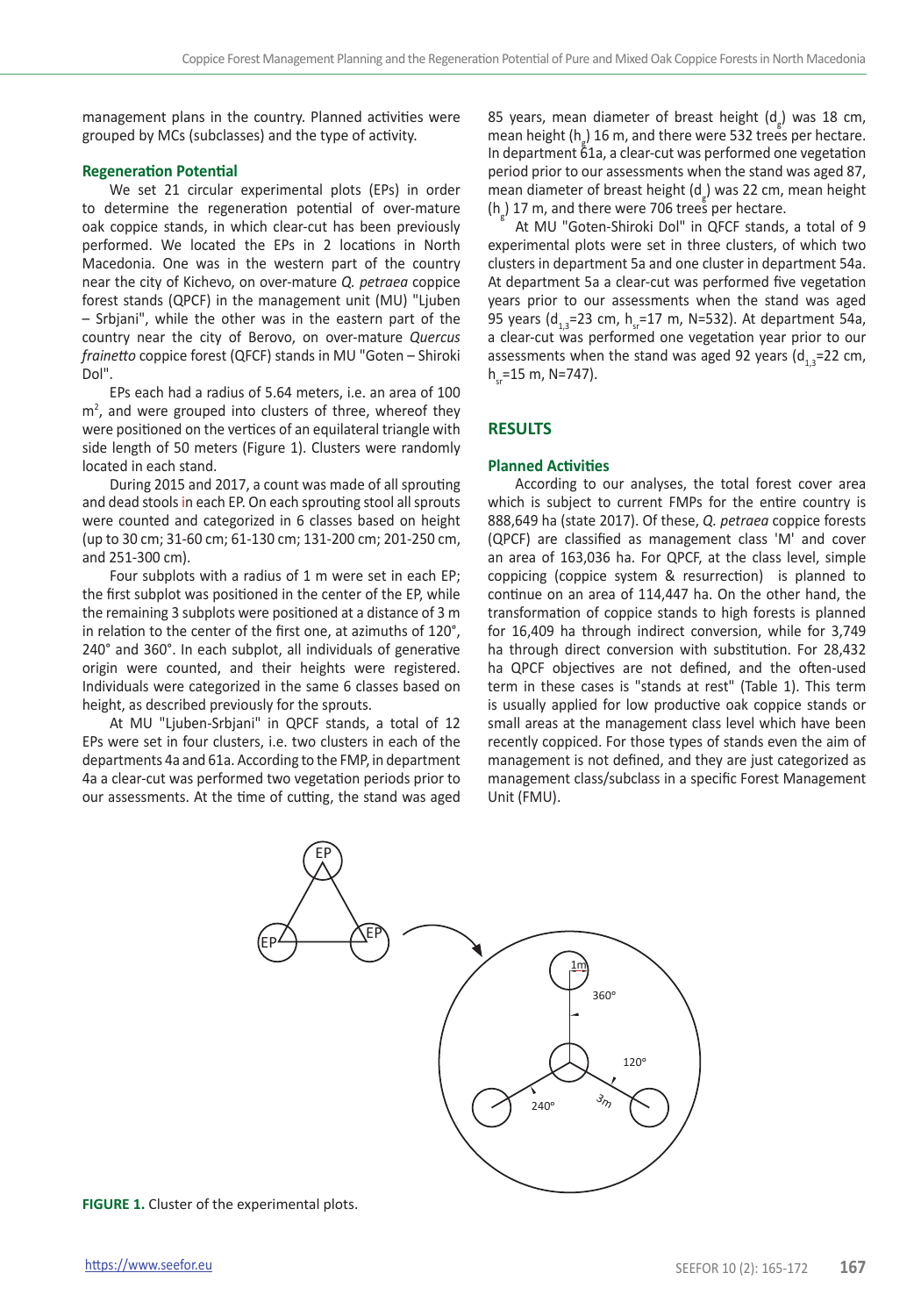SOCF Planed activities



**FIGURE 2.** Planned activities in sessile oak coppice forest (%).

According to site and stand quality, QPCF are divided into four stand types: i) quality QPCS on quality sites management subclass 'M1'; ii) low-quality QPCS on good quality (rich) sites - management subclass 'M2'; iii) lowquality QPCS on poor sites - management subclass 'M3'; and iv) QPCS in which other species are introduced, deciduous or coniferous - management subclass 'M4'.

 Stands of the management subclass 'M1' cover an area of 39,306 ha. Of these, 15,470 ha are planned to be managed as coppice forests in the future; for 15,051 ha transformation into high forests is planned through indirect conversion, while no activities are planned for 8,785 ha.

Stands of the management subclass 'M2' cover an area of 112,179 ha. The majority of these stands, 92,960 ha, are set to continue to be managed as coppice forests. For 1,358 ha transformation into high forests is planned through indirect conversion; 3,609 ha are planned to be transformed into high forests through direct conversion, while for 12,908 ha no activities are planned.

Stands considered as management subclass 'M3' cover an area of 9,442 ha. For about half of those (4,832 ha) no activities have been decided; for 4,470 ha it is planned to be managed as coppice forests in the future, while for only 40 ha transformation into high forests is planned through direct conversion.

Stands within management subclass 'M4' cover an area of 2,109 ha. In these stands, various coniferous or broadleaved species have been introduced, by means of planting of seedlings or by sowing seeds, but the main part is still coppice. For stands in this subclass, clear-cutting is planned on a total area of 203 ha.

Other oak species present in the country (*Q. frainetto*  Ten., *Q. cerris* L., *Q. macedonica* A.DC*., Q. pubescens* Willd*.*) are in a separate management class 'L' and cover an area of 287,938 ha. In some FMPs stands are grouped into subclasses, while in others not, because according to the Rulebook for the content of FMPs (1998) the division into subclasses of these stands is not compulsory. Because of this reason, the analyses for stands within 'L' management classes are performed on the class level only (Table 2).

In this management class, it is planned for nearly 80% (79.61%) of the stands to continue to be managed as coppice forests. Indirect conversion is planned for an area of 22,728 ha (7.89%), direct conversion for 6,453 ha, resurrection for 7,466 ha, while for 29,511 ha (10.25%) the type of management is not defined (Figure 3).

|  |  |  | TABLE 1. Planned activities for coppice forests of management class 'M' according to FMPs (state 2017). |
|--|--|--|---------------------------------------------------------------------------------------------------------|
|--|--|--|---------------------------------------------------------------------------------------------------------|

| <b>Type of stands</b> | Total area of | <b>Planned activities in hall</b> |                     |                          |              |             |  |  |  |
|-----------------------|---------------|-----------------------------------|---------------------|--------------------------|--------------|-------------|--|--|--|
| (subclass)            | subclass      | Coppice system                    | Indirect conversion | <b>Direct conversion</b> | Resurrection | Not defined |  |  |  |
| M1                    | 39306         | 15470                             | 15051               |                          |              | 8785        |  |  |  |
| M <sub>2</sub>        | 112179        | 92960                             | 1358                | 3609                     | 1344         | 12908       |  |  |  |
| M <sub>3</sub>        | 9442          | 4470                              |                     | 140                      |              | 4832        |  |  |  |
| M4                    | 2109          | 203                               |                     |                          |              | 1906        |  |  |  |
| <b>Total M</b>        | 163036        | 113103                            | 16409               | 3749                     | 1344         | 28431       |  |  |  |
| %                     | 100           | 69.4                              | 10.1                | 2.3                      | 0.8          | 17.4        |  |  |  |

**TABLE 2.** Planned activities for coppice forests of management class 'L' according to FMPs (state 2017).

| Management | Total area of | Planned activities in ha |                     |                   |              |             |  |  |  |
|------------|---------------|--------------------------|---------------------|-------------------|--------------|-------------|--|--|--|
| class 'L'  | subclass      | Coppice system           | Indirect conversion | Direct conversion | Resurrection | Not defined |  |  |  |
| ha         | 287.938       | 221.781                  | 22.728              | 6.453             | 7.466        | 29.511      |  |  |  |
| %          | 100           | 77.02                    | 7.89                | 2.24              | 2.59         | 10.25       |  |  |  |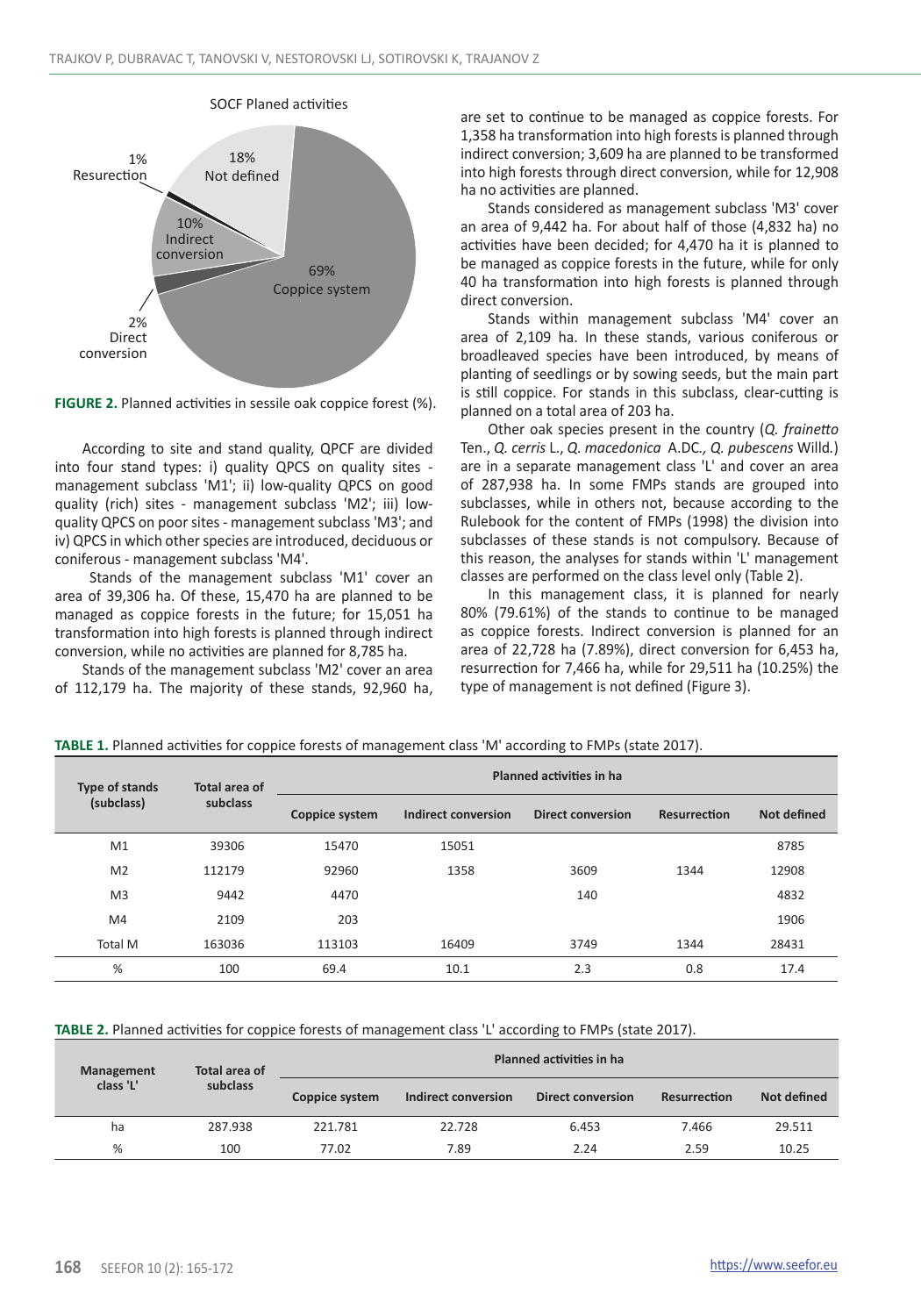

Other oak species planed activities

**FIGURE 3.** Planned activities in coppice forests on other (*Q. frainetto, Q. macedonica, Q. pubescens*) oak species (%).

#### **Regeneration Potential**

In department 61а we registered 751 stools per hectare, of which 317 were regenerating and 431 were dead. On the regenerated stools we counted 5,139 sprouts per hectare, of which 1,318 were 30 cm or less, 2,236 were 31-60 cm, and 1,585 were 61-130 cm. In this stand, 1,035 stools of hazel (*C. avellana*) were registered per hectare, with a count of 14,083 sprouts, of which the majority (7,776) are within the height class 61-130 cm. We also counted 24,632 individuals per hectare of *Q. petraea* of generative origin, all within the height class of 30 cm or bellow (Table 3, Figure 4)..

In department 4a we registered 701 stools per hectare, of which 234 were regenerated and 467 were dead. On regenerated stools we counted 3,471 sprouts per hectare, of which 384 are 31-60 cm; 1,552 are 61-130 cm; 1,135 are 131- 200 cm; 267 are 201-250 cm, and 133 251-300 cm in height. In this department, 617 stools of hazel were registered per hectare on which there were 12,098 sprouts; more than half of those are over 1.3 m in height, and 1,185 are over 2.5 m. Also, 27,866 individuals per hectare of *Q. petraea* of generative origin were registered, of which 19,904 are 30 cm or lower and 7,962 are 31-60 cm (Table 3, Figure 5, 6).

In department 54a we registered 590 stools per hectare, of which 134 were regenerating and 456 were dead. On regenerating stools, we registered a total of 1,648 sprouts. Of these, 423 are 30 cm or bellow; 717 are 31-60 cm, and 508 are 61-130 cm. In this department, we registered 250 stools of *Fraxinus ornus* per hectare, on which we registered 1,595 sprouts. Of these, 472 are 30 cm or less; 874 are 31-60 cm, and 249 are 61-130 cm in height. In the stand, we registered 45,117 seedlings of *Q. frainetto* of generative origin per hectare. Of these, 35,297 are 30 cm or bellow, and 9,820 seedlings are 31-60 cm (Table 4).

In department 5а we registered 366 stools of *Q. frainetto* per hectare, of which 33 were regenerating and 333 were dead. On regenerating stools, we registered 367 sprouts per hectare; 31 of these were 61-130 cm; 178 are 131-200 cm; 114 are 201-250 cm; and 44 are 251-300 cm. In the stand, we registered 28,264 seedlings of *Q. frainetto* of generative origin per hectare. Of these, 7,962 are 30 cm or bellow, 13,004 seedlings are 31-60 cm, and 7,298 are 61-130 cm height. In this department, we registered 67 stools of *Fraxinus ornus* per hectare, on which we registered 386 sprouts. Of these, 46 are 61-130 cm; 92 are 131-200 cm, 137 are 201-250 cm, 102 are 251-300 cm, and 10 are more than 300 cm in height (Table 4).



**FIGURE 4.** Resprouted and dead stools in *Q. petraea* coppice stands in department 61a.

| <b>Stand</b><br>One year<br>after clear<br>cut (dprt.61) | <b>Species</b>   | <b>Number</b><br>of stools /<br>nests | Number of sprouts - seedlings by height in cm |           |             |             |              |         |         |              |
|----------------------------------------------------------|------------------|---------------------------------------|-----------------------------------------------|-----------|-------------|-------------|--------------|---------|---------|--------------|
|                                                          |                  |                                       | up to 30                                      | $31 - 60$ | $61 - 130$  | $131 - 200$ | 201-250      | 251-300 | 301-350 | <b>Total</b> |
|                                                          | Oak resprouted   | 317                                   | 1318                                          | 2236      | 1585        | 0           | $\mathbf 0$  | 0       | 0       | 5139         |
|                                                          | Oak - dead stool | 434                                   |                                               |           |             |             |              |         |         |              |
|                                                          | Hazelnut trees   | 1035                                  | 200                                           | 6107      | 7776        | 0           | $\mathbf{0}$ | 0       | 0       | 14083        |
|                                                          | Oak              | Seedlings                             | 24632                                         | 0         | $\mathbf 0$ | 0           | 0            | 0       | 0       | 24632        |
| Two years<br>after clear<br>cut (dprt.4)                 | Oak resprouted   | 234                                   | 0                                             | 384       | 1552        | 1135        | 267          | 133     | 0       | 3471         |
|                                                          | Oak - dead stool | 467                                   |                                               |           |             |             |              |         |         |              |
|                                                          | Hazelnut trees   | 617                                   | 0                                             | 684       | 3704        | 4272        | 2253         | 1185    | 0       | 12098        |
|                                                          | Oak              | Seedlings                             | 19904                                         | 7962      | 0           | 0           | $\mathbf 0$  | 0       | 0       | 27866        |

#### **TABLE 3.** The number of stools (resprouted and dead), sprouts and seedlings in QPCF (per hectare).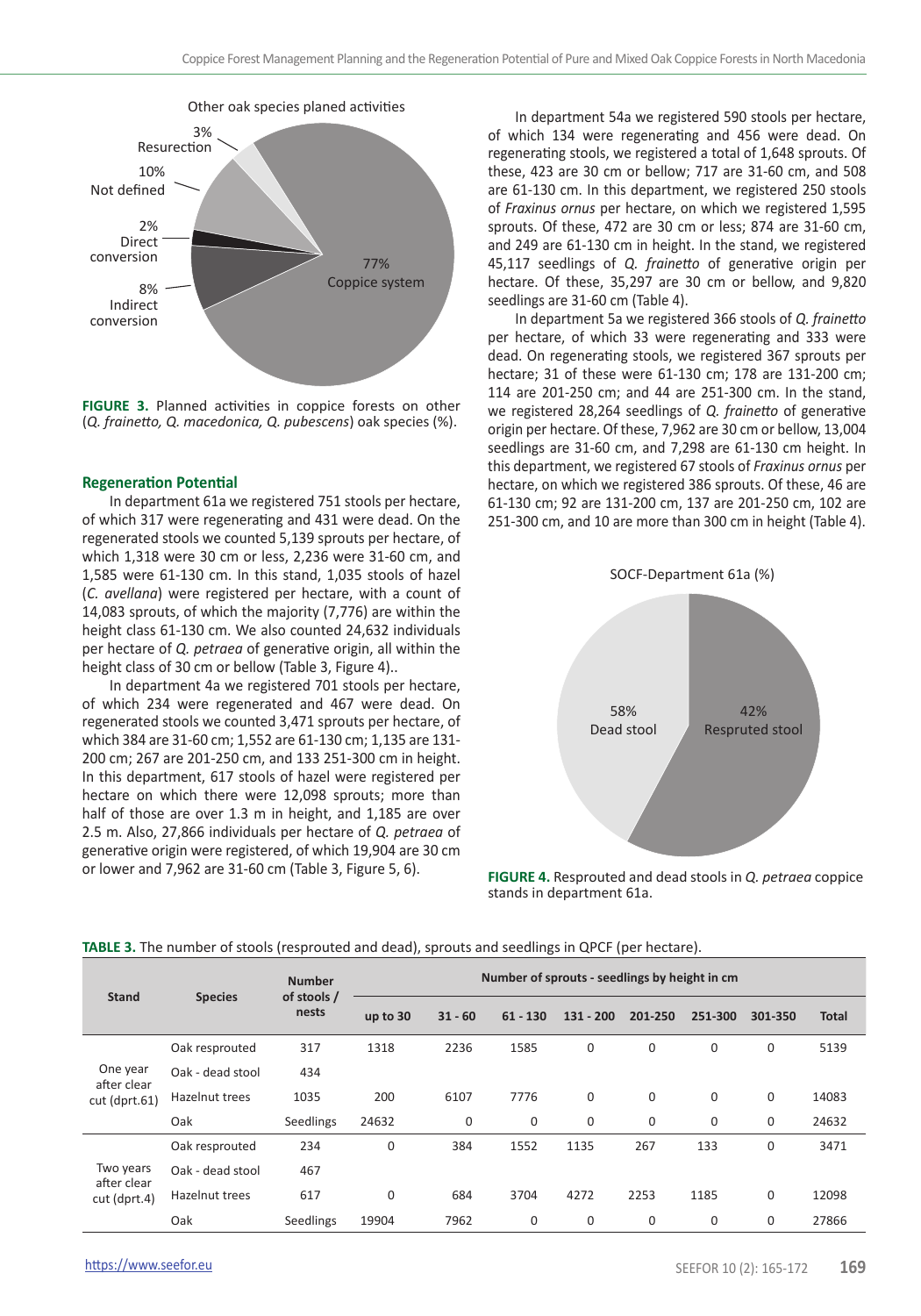| Stand                                            | <b>Species</b>        | <b>Number</b><br>of stools /<br>nests | Number of sprouts - seedlings by height in cm |           |            |             |         |         |         |              |
|--------------------------------------------------|-----------------------|---------------------------------------|-----------------------------------------------|-----------|------------|-------------|---------|---------|---------|--------------|
|                                                  |                       |                                       | up to 30                                      | $31 - 60$ | $61 - 130$ | $131 - 200$ | 201-250 | 251-300 | 301-350 | <b>Total</b> |
| One year<br>after clear cut<br>$(d$ prt. 54a $)$ | Oak resprouted        | 134                                   | 423                                           | 717       | 508        |             |         |         |         | 1648         |
|                                                  | Oak - dead stool      | 456                                   |                                               |           |            |             |         |         |         |              |
|                                                  | Fraxinus ornus        | 250                                   | 472                                           | 874       | 249        |             |         |         |         | 1595         |
|                                                  | Oak                   | Seedlings                             | 35297                                         | 9820      |            |             |         |         |         | 45117        |
| Five years<br>after clear cut<br>(dprt. 5a)      | Oak resprouted        | 33                                    |                                               |           | 31         | 178         | 114     | 44      |         | 367          |
|                                                  | Oak - dead stool      | 333                                   |                                               |           |            |             |         |         |         |              |
|                                                  | <b>Fraxinus ornus</b> | 67                                    |                                               |           | 46         | 92          | 137     | 102     | 10      | 386          |
|                                                  | Oak                   | Seedlings                             | 7962                                          | 13004     | 7298       |             |         |         |         | 28264        |







**FIGURE 5.** Resprouted and dead stools in *Q. petraea* coppice stands in department 4a.

6%



30%

**FIGURE 6.** Height of hazel tree sprouts in department 4a

### **DISCUSSION**

Our research showed that the total area of forests managed by planned and approved FMPs, i.e. managed forests, was 888,649 ha in 2017, of which 612,479 ha (69%) are coppice forests and shrubs. The total managed forest coverage has declined from 902,000 ha in 2012 [20]. This registered decrease of the forest areas covered by forest management between 2012 and 2017 is mainly because of a decision in 2014 of the Ministry of Agriculture, Forestry and Water Economy, by which companies managing state-owned forests should exclude private forests from FMPs.

The total area of coppice forests in North Macedonia is 549,267 ha (bushes and shrubs not included; state 2017), of which 450,985 ha are oak coppice forests and these are classified in 2 management classes ('M' and 'L'). The remaining 98,282 ha are beech coppice forests. During the second half of the 20<sup>th</sup> century, some coppice forests in North Macedonia were planned to be converted by direct and indirect means, while the others were planned to be managed as coppice forests with a rotation period up to 50 years (Long-term State Program), similarly to other European countries [5, 21, 24].

Indirect conversion was planned for a large proportion of coppice forest stands of oak and beech, i.e. a total of 150,000 ha. In the period of validity of the Program, in many stands, activities were accordingly implemented, i.e. one to two thinning operations have been performed. Presently, these stands should be at age of 70-90 years and activities to finally transform them into high forests should be planned and performed, i.e. the provision of natural regeneration and the removal of the older stand. In planning the activities for final transformation, an important aspect is the capability of the stand for generative regeneration, i.e. seed production, as well as resprouting capacity of the stools. Low capacity for seed production of trees could pose a problem for successful regeneration, while high capability of resprouting impedes successful development of seedlings. On the other hand, low capacity for resprouting disables regeneration by vegetative means.

In QPCF stands in which clear-cutting has been performed we registered 24-28 thousand seedling individuals per hectare, while in QFCF 28-45 thousand seedling individuals per hectare. These data in particular suggest that for QPCF stands at ages of over 80 years activities could, and should,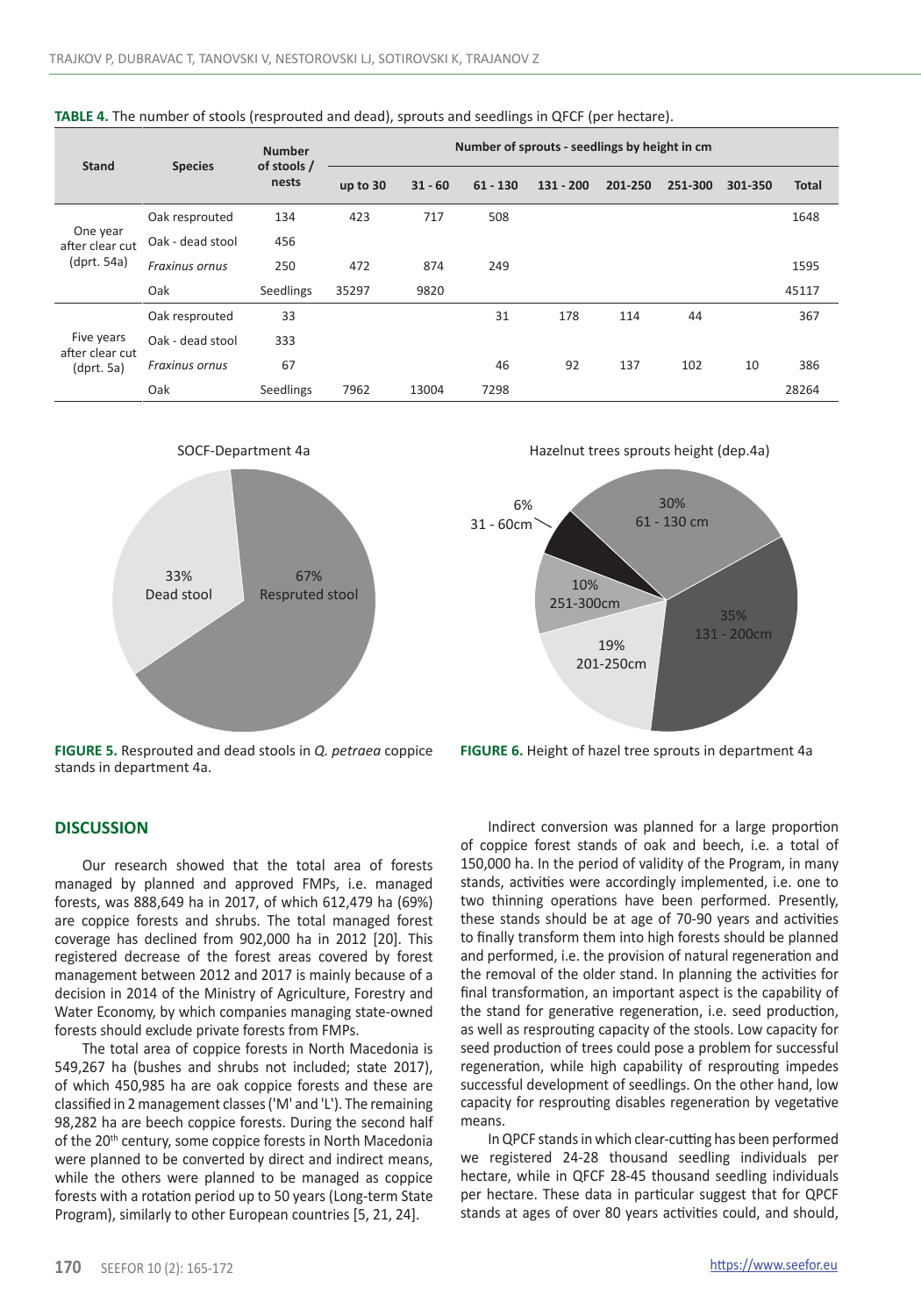be planned for their final transformation into high forests by natural means. Our results suggest that, should the uniform shelterwood system be used for these stands, the regeneration of oak of generative origin would be of appropriate quality and quantity [7, 25].

Some trees of *Q. petraea* and *Q. frainetto* can produce shoots for up to 100 years or even indefinitely [23]. However, in QPCF and QFCF stands managed as simple coppice, from the aspect of resprouting potential the maximum rotation age should be 40 years [10]. On the other hand, investigations of the resprouting ability of *Q. petraea* stumps 80-100 years after the last coppicing show low stool mortality and vigorous sprout growth after two vegetation years and demonstrate that old stumps can still regenerate well [24].

However, our research has shown that the production of sprouts at ages over 80 years is substantially decreased and that the number of resprouted stools is far from desired levels for restocking a site, which have been calculated in previous research [24]. Accordingly, it cannot be considered that at ages over 80 years coppice forests can be regenerated vegetatively.

Additionally, our results have revealed a large presence of other woody species (*Corylus avelana, Fraxinus ornus*), which present a realistic threat for both generative and vegetative regeneration of the stands. If, in these types of stands, measures for nursing and protection of the young plants are not applied, they will transform into hazel bushes, as was registered in the case of QPCF stands which were the subject of our research (Figure 7).

# **CONCLUSIONS**

Finally, data derived from our research have shown that for the biggest part of oak coppice forests the coppice system is planned, i.e. the continuation of management as coppice forests. Further on, for both oak species the production of sprouts at ages over 80 years is substantially decreased. We have registered some resprouting, but in numbers far from desired levels for restocking a site. Thus, it cannot be considered that at ages over 80 years coppice forests can be regenerated vegetatively.

In the stands of both oak species, we recorded a sufficient number of generative individuals per hectare, which exposes the prospect for their transformation into high forests by natural means.

Large presence of other woody species (*Corylus avelana, Fraxinus ornus*) presents a realistic threat for both generative and vegetative regeneration of the stands. If, in these types of stands, measures for nursing and protection of the young plants are not applied, they will transform into bushes.



**FIGURE 7.** Department 4a (QPCF) four years after coppicing.

# **REFERENCES**

- 1. UNRAU A, BECKER G, SPINELLI R, LAZDINA D, MAGAGNOTTI N, NICOLESCU V-N, BUCKLEY P, BARTLETT D, KOFMAN P 2018 Coppice Forests in Europe. University of Freiburg, Germany, 389 p
- 2. CARVALHO J, MAGAGNOTTI N, NICOLESCU V-N, RUCH P, SPINELLI R, TOLOSANA E 2018 Active Management of Traditional Coppice Forests: An Interface Between Silviculture and Operations. *In*: Unrau A, Becker R, Spinelli R, Lazdina D, Magagnotti N, Nicolescu VN, Buckley P, Bartlett D, Kofman P (*eds*) Coppice Forests in Europe. Albert Ludwig University of Freiburg, Freiburg, Germany, pp 72-77